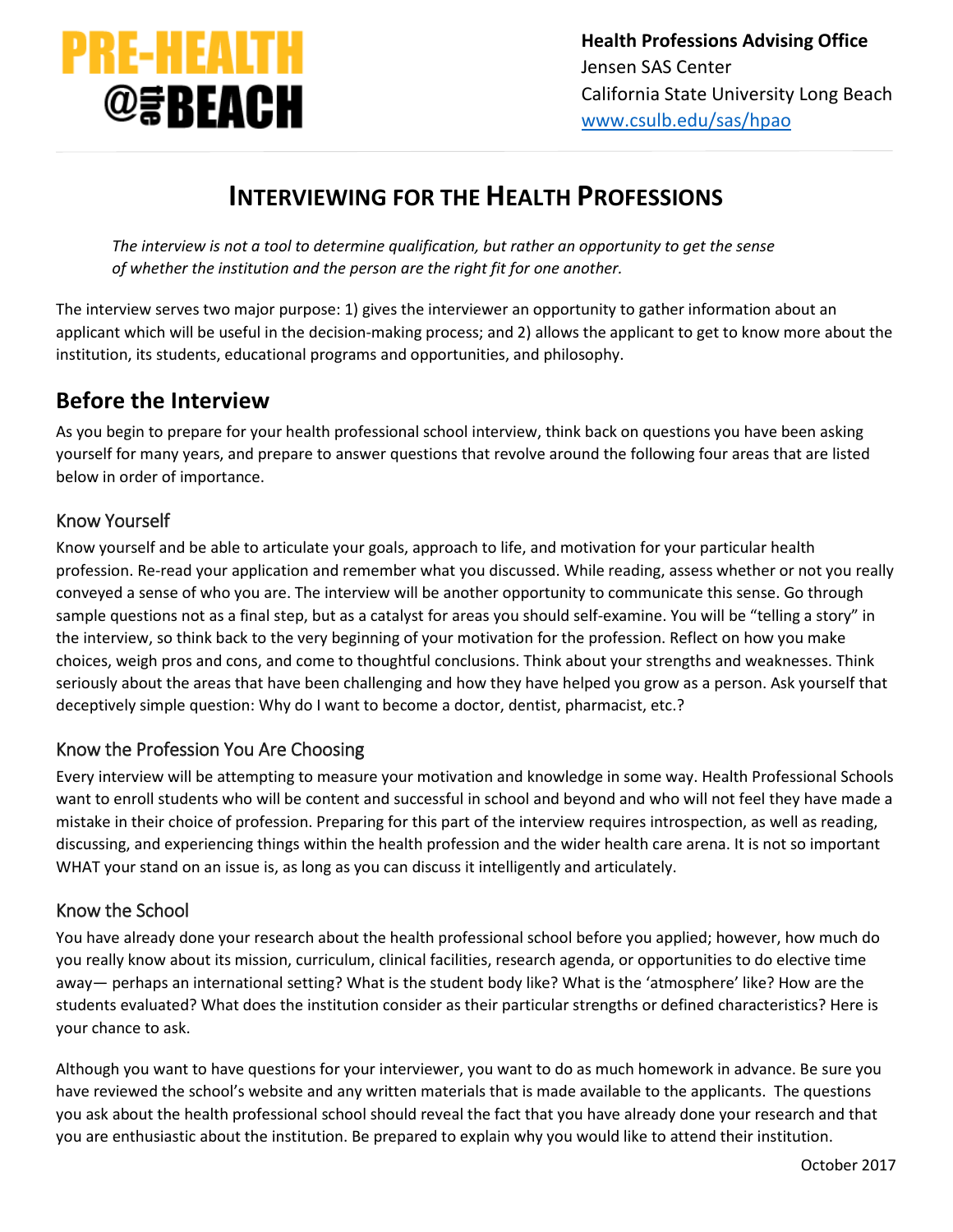#### Know Current Issues

While no interviewer will expect you to know about the nuances of every world event, a general knowledge of major happenings is important. Be aware of what is going on in the world around you. Be able to discuss issues such as the ongoing crisis in the Middle East/UN involvement in various hot spots around the world, global efforts on the environment, the current Presidential initiatives, issues and the status of the healthcare debate, and major cultural and sports events.

# **Interview Formats**

Depending on the culture and techniques used by the institution where you will be interviewing, you could face a panel of interviewers or a single representative of the school. Your interviewer may have an intimate foreknowledge of your application or may know nothing about you. Become familiar and be prepared for each of the different formats listed below.

#### Panel Interview

Panel interviews can be very intimidating with as many as six people asking you different questions. It will be important to acknowledge everyone in the room by making eye contact with each of the interviewers. A common mistake made by some candidates is to maintaining eye contact with only one person. While you should focus primarily on the individual who asks a question, acknowledge other people while you speak.

## Free-For-All

In a free-for-all interview, the interviewer is not required to ask specific questions. He/she has access to all of your information, but may choose not to refer to it, and instead, try to determine whether you can carry on a conversation that flows and stays on topic. An interviewer might start with general conversation to gauge your ability to connect with others, but if things do not go well, the interviewer may resort to your file. Seize the opportunity to ask questions and engage in conversation.

## Partial Blind Interview

A partial blind interview is one in which an interviewer only has a portion of your application. The interviewer may only have your transcripts or your personal essay to use as reference. As in a blind interview, you might be asked several behavioral questions or ethical and moral questions.

## Blind Interview

In a blind interview, no personal information, application information, or academic performance has been disclosed to the interviewer. This type of interview is more likely going to address behavioral, subjective, and ethical questions. Behavioral questions ask candidates to describe a situation that prompted action and results. An example of a subjective question might be, "Tell me why you want to be a doctor?" Interviewers in blind interview sessions typically evaluate candidates on how articulately and effectively they answer questions.

## Multiple Mini Interview (MMI)

During an MMI, the applicant rotates through a series of stations. Each station is timed and will require the applicant to evaluate a scenario or situation, answer a question, or even take part in a hands-on task. For example, one station may describe a scenario in which a physician prescribes a placebo to a patient. You may then be asked to name and discuss the ethical dilemmas presented by such the situation and to describe under what circumstances it would be appropriate for a physician to prescribe a placebo. Performing well in an MMI will give you an excellent opportunity to show that you not only have the academic qualifications to become a doctor or dentist but also the interpersonal skills and real-world ability to handle difficult situations under stress. With targeted practice and preparation you will be ready to use this opportunity to increase your chance of admission to medical or dental school.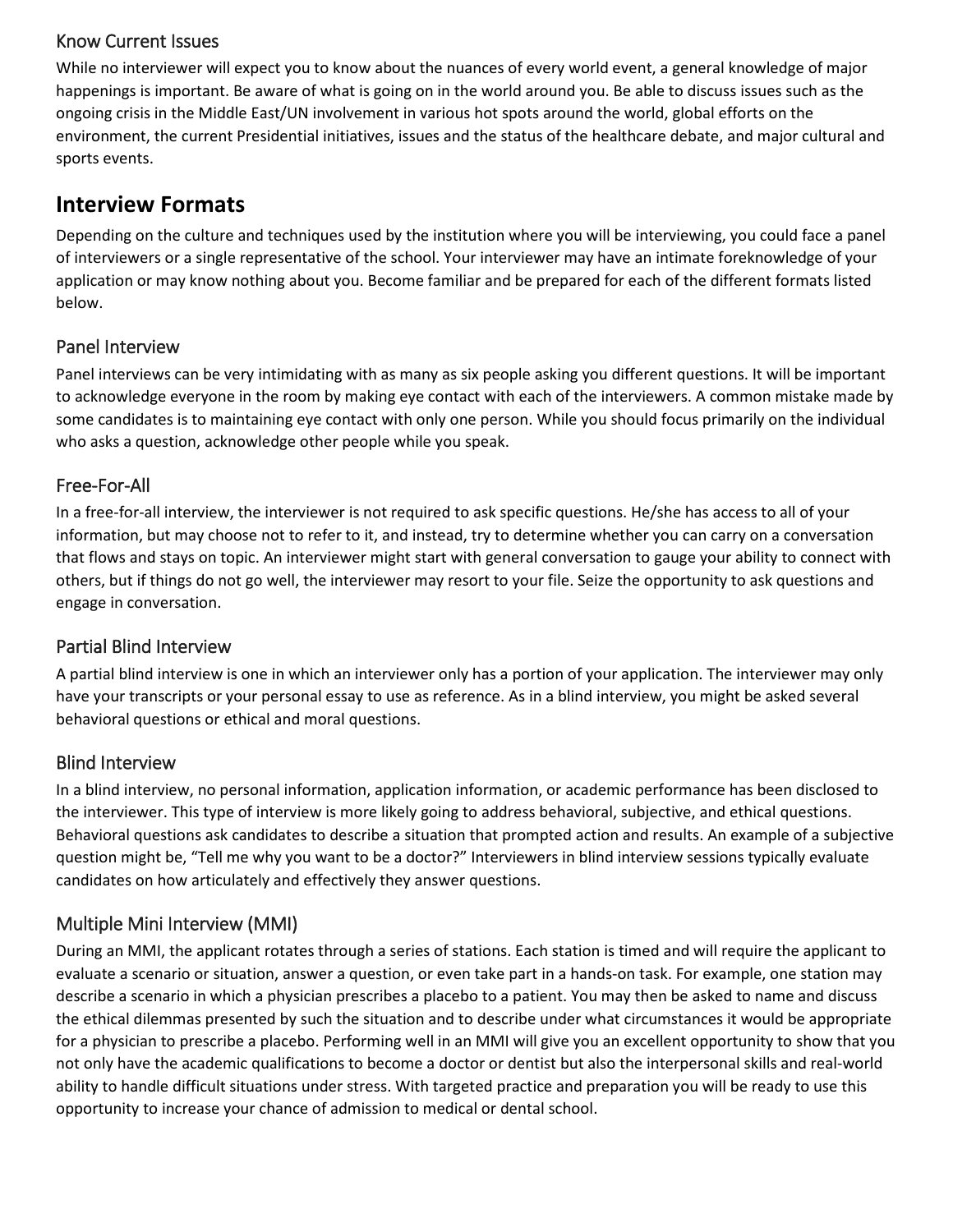# **Questions to Expect**

The experience you have during a health professional school interview will vary from interview to interview. Below is a sample of questions by topic. This is not an exhaustive list but it will give you an idea of what to expect.

# Open Ended

- Tell me about yourself.
- What are your goals?
- There are hundreds if not thousands of applicants, why should we choose you?
- Why would you make a good doctor, dentist, vet, etc.?
- What things have you done to convince yourself that you will enjoy being a doctor, dentist, vet, etc.?
- How do you want me to remember you?

# Medically-Related

- What are the pros and cons to our health-care system?
- If you had the power, what changes would you make to our health-care system?
- What is your opinion of HMOs and PPOs?
- Should doctors be allowed to `pull the plug' on terminally ill patients?

# Academics

- Why did you choose your present course of studies?
- Can you convince me that you can cope with the workload in medical school?
- Do you engage in self-directed learning?
- Tell me about your research.

## Social Skills or Interests

- Give evidence that you relate well with others.
- Give an example of a leadership role you have assumed.
- Have you done any volunteer work?

## Stress Management

- How do you handle stress?
- What was the most stressful event in your life? How did you handle it?
- The night before your final exam, your father has a heart-attack and is admitted to a hospital, what do you do?

## Problem Situations

- A 68 year-old married woman has a newly discovered cancer. Her life expectancy is 6 months. How would you inform her?
- A 34 year-old man presents with AIDS and tells you, as his physician, that he does not want to tell his wife. What would you do?
- You are taking a final exam and notice there is a student cheating. What would you do?
- Have you been to other interviews?

## Personality-Oriented

- If you could change one thing about yourself, what would it be?
- How would your friends describe you?
- What do you do with your spare time?
- What is the most important event that has occurred to you in the last five years?
- If you had three magical wishes, what would they be?
- What would you do on a perfect day?
- What are your best attributes?
- What is your greatest fault?

## Miscellaneous Questions

- Should the federal government reinstate the death penalty? Explain.
- What do you expect to be doing 10 years from now?
- Why do you want to attend our institution?
- What other schools have you applied to?
- Have you been to other interviews?

## Concluding Questions

- What would you do if you were not accepted to a medical school?
- How do you think you did in this interview?
- Do you have any questions?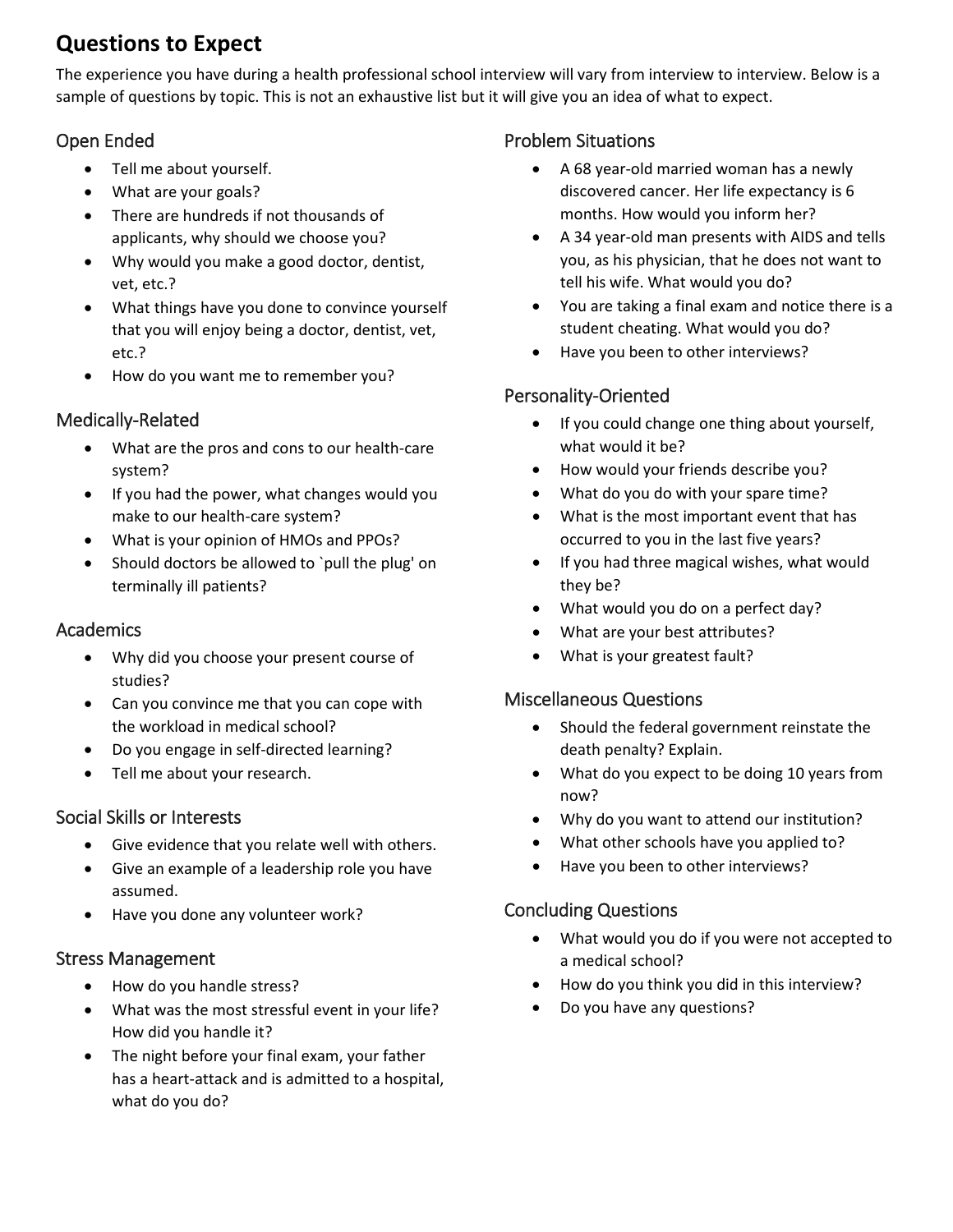# **After the Interview**

It is appropriate to write a thank you note to your interviewers. It can either be a short hand-written note or email, and should be sent immediately after the interview. Also write down your impressions of the school for future reference.

The timing and procedure of the final decision-making process very greatly from school to school. You may hear within two weeks or not for a few months. You may send any significant additional material that strengthens your candidacy such as fall semester grades or new research publication or health related internship. Additionally, you may ask the interviewer when you might expect to hear a decision about your application.

# **Selecting a Medical School**

Medical schools, like individuals, are very different. Selecting the "best" medical school for you can be challenging. The questions below are designed to help you evaluate the schools you visit. While this list is by no means complete, it can help serve as a base for your own questions. Be sure to research each school before your interview so you can ask informed questions. The interview can be one of the most valuable resources to help you decide on where to matriculate.

## 35 Questions I Wish I Had Asked

Adapted from [American Medical Schools and Colleges \(AAMC\)](http://www.aamc.org/) worksheet.

#### **Curriculum**

- 1. Are there any special programs for which this medical school is noted?
- 2. Please tell me more about the integrated curriculum.
- 3. What modalities are used for student lectures?
- 4. What are the opportunities for research? What are the policies for taking time off for research opportunities?
- 5. How do students get assistance if an academic need arises?
- 6. Is there flexibility in the coursework (the number of electives) and the timing of the courses (accelerating, decelerating, and time off) during the pre-clinical and clinical years?
- 7. Are standardized tests used such as the NBME shelf exams?
- 8. Has this medical school, or any of its clinical departments, been on probation or had its accreditation revoked?
- 9. How do students from this medical school perform on the National Board Examinations? How does the school assist students who do not pass?

#### **Evaluations**

- 10. How are students evaluated academically? How are clinical evaluations performed?
- 11. Is there a formal mechanism in place for students to evaluate their professors and attending physicians? What changes have been made recently as a result of this feedback?

#### **Counseling/Student Support**

- 12. What kind of academic, personal, financial, and career counseling is available to students? Are these services also offered to their spouses and dependents/children?
- 13. Is there a mentor/advisor system? Who are the advisors--faculty members, other students, or both?
- 14. How diverse is the student body? Are there support services or organizations for ethnic/cultural minorities, LGBT students, and women?

#### **Facilities**

- 15. Tell me about the library and extracurricular facilities (i.e., housing and athletic/recreational facilities). Is designated study space available?
- 16. Are students required to have a laptop?